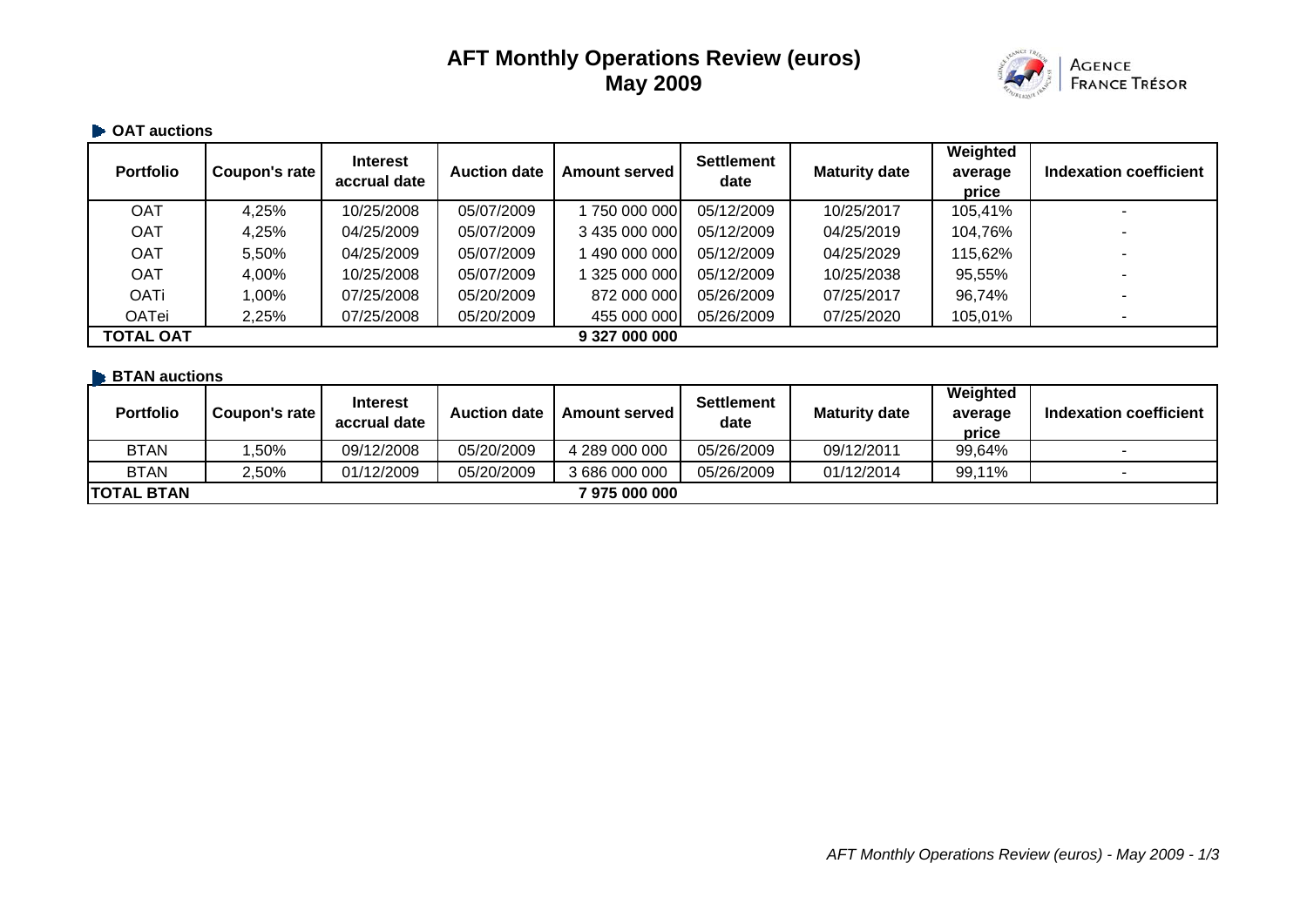| <b>BTF</b> auctions |                     |              |                                |                        |                      |                                        |
|---------------------|---------------------|--------------|--------------------------------|------------------------|----------------------|----------------------------------------|
| <b>Portfolio</b>    | <b>Auction date</b> | Term (weeks) | Amount<br>served ( <b>⊕</b> n) | <b>Settlement date</b> | <b>Maturity date</b> | <b>Weighted average</b><br>rate $(\%)$ |
| <b>BTF</b>          | 05/04/2009          | 9            | 1 0 8 4                        | 05/07/2009             | 07/09/2009           | 0,686                                  |
| <b>BTF</b>          | 05/04/2009          | 13           | 3 3 3 3                        | 05/07/2009             | 08/06/2009           | 0,715                                  |
| <b>BTF</b>          | #REF!               | 26           | 2 1 5 8                        | 05/07/2009             | 11/05/2009           | 0,779                                  |
| <b>BTF</b>          | 05/04/2009          | 52           | 2742                           | 05/07/2009             | 05/06/2010           | 0,893                                  |
| <b>BTF</b>          | 05/04/2009          | 12           | 3 9 3 5                        | 05/14/2009             | 08/06/2009           | 0,658                                  |
| <b>BTF</b>          | 05/11/2009          | 29           | 2 2 0 8                        | 05/14/2009             | 12/03/2009           | 0,744                                  |
| <b>BTF</b>          | 05/11/2009          | 51           | 2667                           | 05/14/2009             | 05/06/2010           | 0,826                                  |
| <b>BTF</b>          | 05/11/2009          | 13           | 3536                           | 05/20/2009             | 08/20/2009           | 0,635                                  |
| <b>BTF</b>          | 05/18/2009          | 24           | 1 0 0 3                        | 05/20/2009             | 11/05/2009           | 0,664                                  |
| <b>BTF</b>          | 05/18/2009          | 28           | 1 501                          | 05/20/2009             | 12/03/2009           | 0,680                                  |
| <b>BTF</b>          | 05/18/2009          | 50           | 2 5 0 5                        | 05/20/2009             | 05/06/2010           | 0,772                                  |
| <b>BTF</b>          | 05/18/2009          | 8            | 1 501                          | 05/28/2009             | 07/23/2009           | 0,757                                  |
| <b>BTF</b>          | 05/25/2009          | 12           | 3694                           | 05/28/2009             | 08/20/2009           | 0,751                                  |
| <b>BTF</b>          | 05/25/2009          | 21           | 1 503                          | 05/28/2009             | 10/22/2009           | 0,810                                  |
| <b>BTF</b>          | 05/25/2009          | 25           | 1 504                          | 05/28/2009             | 11/19/2009           | 0,814                                  |
| <b>TOTAL BTF</b>    |                     |              | 34 874                         |                        |                      |                                        |